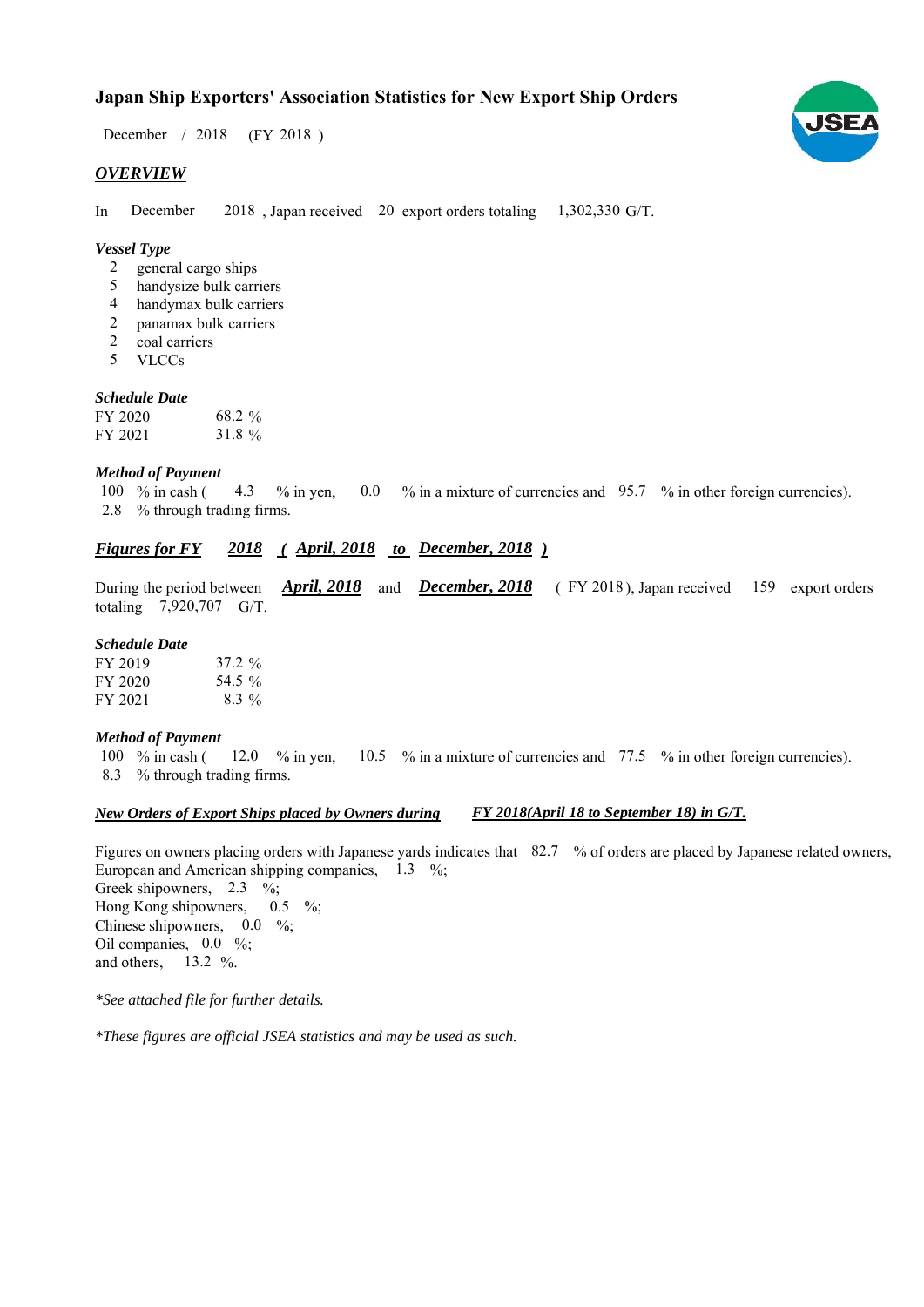## New Export Orders Placed in December 2018 (FY 2018) Based on Fiscal Year

JSEA (January 2018)

| Description              |     | Apr 17 to Mar 18 |     | September 2018<br>Apr $18$ to Aug $18$ |     |         | October 2018 |         | November 2018 |           | December 2018 |           | Apr 18 to Dec 18 |           | Jan 18 to Dec 18 |            |
|--------------------------|-----|------------------|-----|----------------------------------------|-----|---------|--------------|---------|---------------|-----------|---------------|-----------|------------------|-----------|------------------|------------|
|                          | No. | G/T              | No. | G/T                                    | No. | G/T     | No.          | G/T     | No.           | G/T       | No.           | G/T       | No.              | G/T       | No.              | G/T        |
| General Cargos           | 10  | ,229,399         |     | 496,600                                |     | 76,500  |              | 305,000 |               | 696,700   |               | 19,980    | 23               | 1,594,780 | 26               | 2,042,180  |
| <b>Bulk Carriers</b>     | 183 | 7,231,284        |     | 2,258,600                              | 14  | 587,000 | 10           | 485,800 |               | 439,600   | 131           | 469,650   | 105              | 4,240,650 | 156              | 6,341,414  |
| Tankers                  |     | 1,496,550        |     | 927,119                                |     | 4,598   |              | 63,300  |               | 276,320   |               | 812,700   | 30               | 2,084,037 | 32               | 2,401,537  |
| <b>Combined Carriers</b> |     |                  |     |                                        |     |         |              |         |               |           |               |           |                  |           |                  |            |
| Others                   |     |                  |     |                                        |     |         |              |         |               | 1,240     |               |           |                  | .240      |                  | ,240       |
| Total                    | 210 | 9,957,233        | 81  | 3,682,319                              |     | 668,098 | 14           | 854,100 | 27            | 1,413,860 | 20            | 1,302,330 | 1591             | 7,920,707 | 215              | 10,786,371 |
| $FY 2017 / FY 2016$ (%)  |     | $*207.8$         |     | 93.5                                   |     | 88.0    |              | 95.9    |               | 142.8     |               | 254.2     |                  | 111.7     |                  | ** $114.1$ |
| In CGT                   |     | 4,343,301        |     | .636,604                               |     | 308,943 |              | 378,013 |               | 671,272   |               | 467,816   |                  | 3,462,648 |                  | 4,680,613  |

*Figures for shipbuilding orders of 500 G/T and over for export as steel vessels placed with JSEA members are covered.*

\*FY 2017/FY2016

\*\*Calendar Year 2018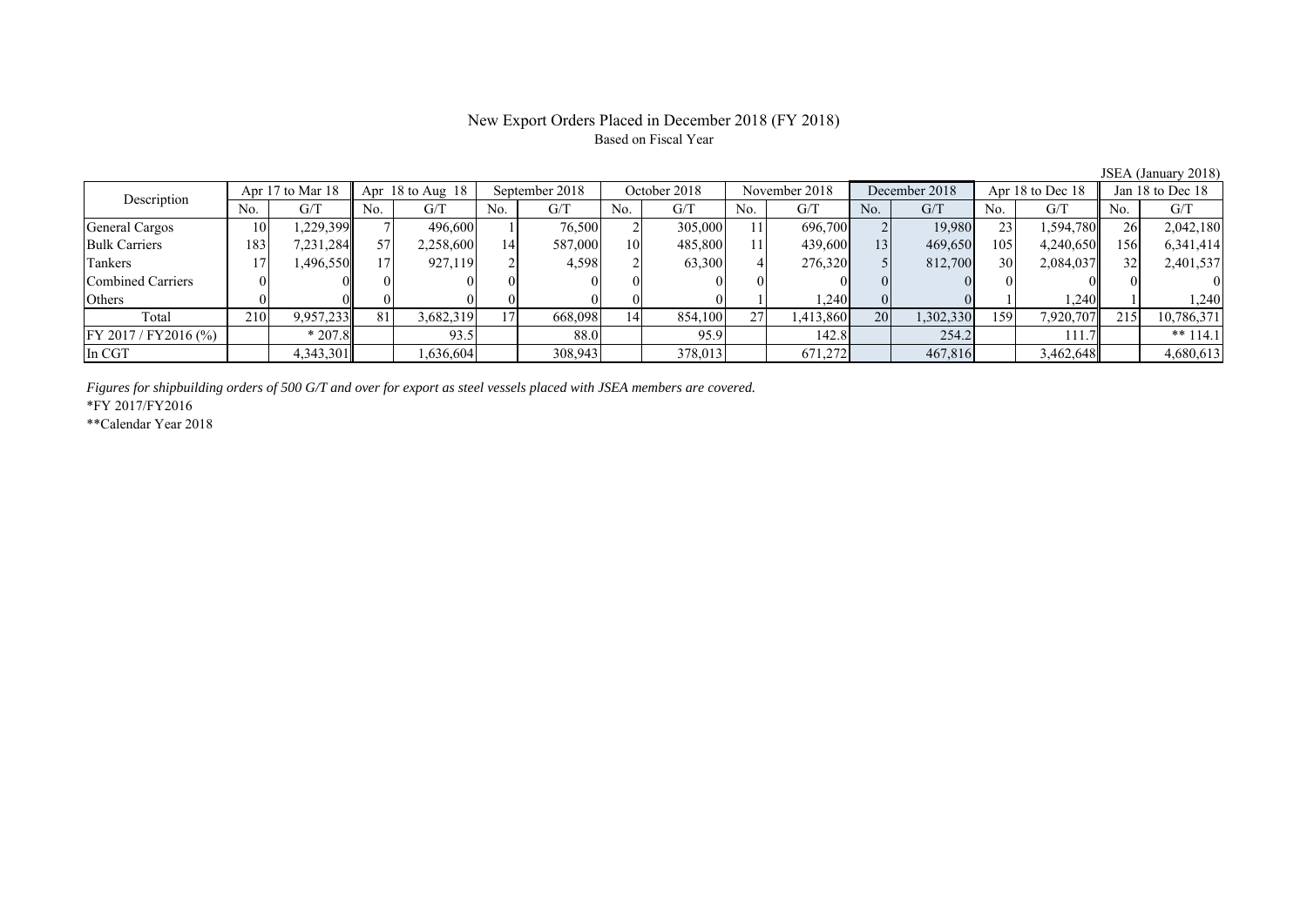# Export Ships Delivered in December 2018 (FY 2018) Based on Fiscal Year

| Description             |     | Apr 17 to Mar 18 | Apr $18$ to Aug $18$ |           | September 2018 |           | October 2018 |           | November 2018 |           | December 2018 |         | Apr 18 to Dec 18 |           | Jan 18 to Dec 18 |            |
|-------------------------|-----|------------------|----------------------|-----------|----------------|-----------|--------------|-----------|---------------|-----------|---------------|---------|------------------|-----------|------------------|------------|
|                         | No. | G/T              | No.                  | G/T       | No.            | G/T       | No.          | G/T       | No.           | G/T       | No.           | G/T     | No.              | G/T       | No.              | G/T        |
| <b>General Cargos</b>   | 20  | 2,005,260        |                      | 427,888   |                | 641,807   |              | 345,478   |               | 485,063   |               | 325,435 | 22               | 2,225,671 | 30               | 2,814,088  |
| <b>Bulk Carriers</b>    | 142 | 5,285,025        | 48                   | .773.314  |                | 281,766   | 11           | 342,343   | 111           | 412,629   |               | 98,551  | 78               | 2,908,603 | 114              | 4,330,799  |
| Tankers                 | 38  | 2,664,170        | 26                   | 1,760,292 |                | 128.684   |              | 368,665   | 61            | 348,578   |               | 221,822 | 43               | 2,828,041 |                  | 3,777,004  |
| Combined Carriers       |     |                  |                      |           |                |           |              |           |               |           |               |         |                  |           |                  |            |
| Others                  |     | 125,572          |                      |           |                |           |              |           |               |           |               |         |                  |           |                  |            |
| Total                   | 201 | 10,080,027       | 81                   | 3,961,494 | 3.             | 1,052,257 | <b>20</b>    | 1,056,486 | 21            | 1,246,270 |               | 645,808 | 143              | 7,962,315 | 201              | 10,921,891 |
| $FY 2017 / FY 2016$ (%) |     | $*92.7$          |                      | 88.3      |                | 121.9     |              | 133.5     |               | 194.1     |               | 190.2   |                  | 111.8     |                  | ** $98.4$  |
| In CGT                  |     | 4,747,553        |                      | 2,010,988 |                | 443,483   |              | 529,750   |               | 613,732   |               | 268,339 |                  | 3,866,292 |                  | 5,327,416  |

*Deliveries of new shipbuilding orders of 500 G/T and over for export as steel vessels placed with JSEA members are covered.*

\*FY 2017/FY2016

\*\*Calendar Year 2018

JSEA (January 2018)